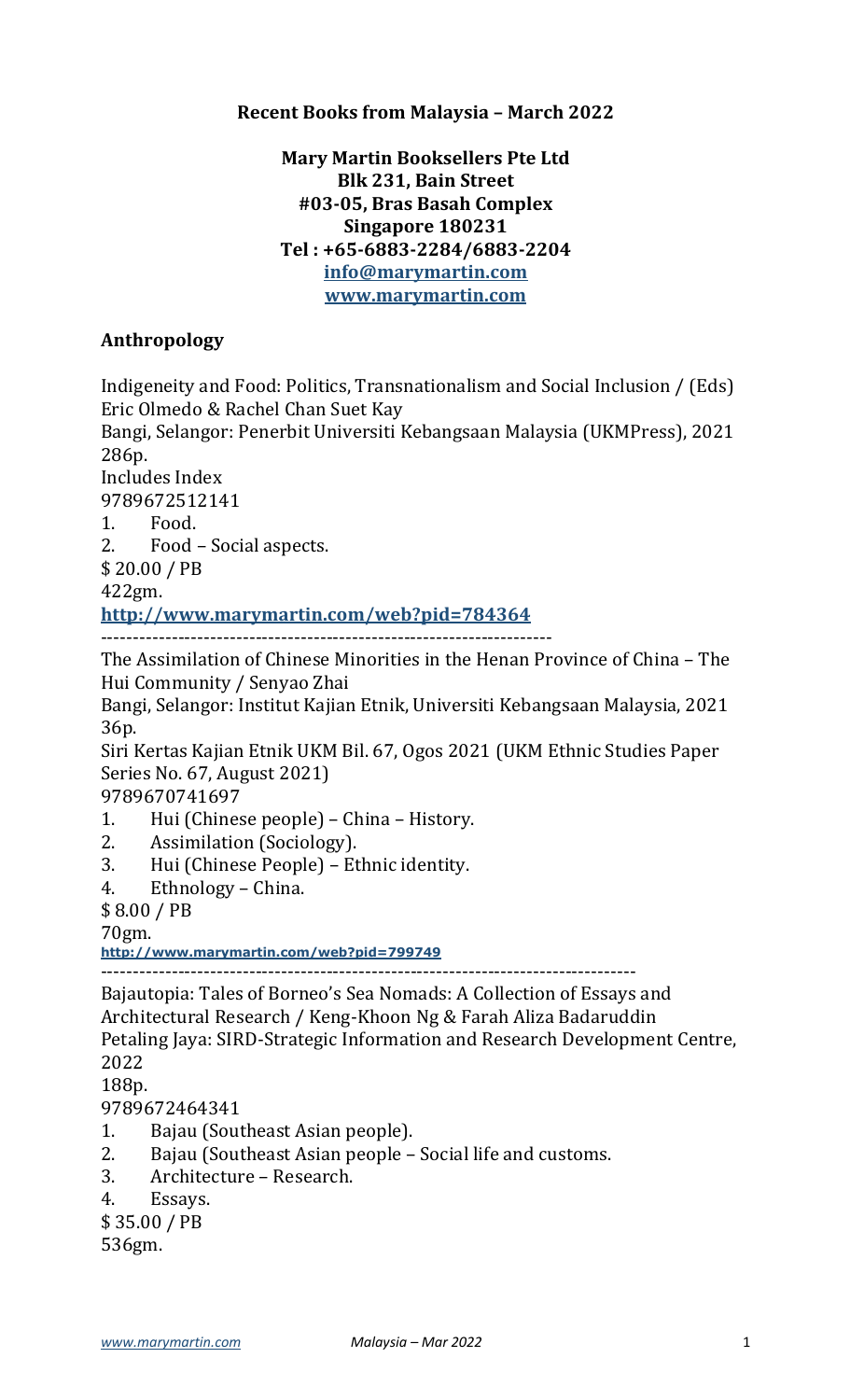Bajautopia is a book that aims to reflect on both the struggles and hopes of the Bajau Laut community. The book title Bajautopia comes from a combination of two words - 'Bajau' and 'Utopia'. This edited volume does not pretend to be a comprehensive collection of writings about the world of the Bajau Laut. As a collection of essays and architecture research, its aim is to stimulate provocative ideas and debates for the betterment of the Bajau Laut.

**http://www.marymartin.com/web?pid=791316**

-----------------------------------------------------------------------------

Re-Imagining Ethnographic Fieldwork: The Place of the Researcher During and Post - Covide-19 Era / Jasmine L. S. Phang

Bangi, Selangor: Institut Kajian Etnik, Universiti Kebangsaan Malaysia, 2021 xviii, 20p.

Siri Kertas Kajian Etnik UKM Bil. 68, Ogos 2021 (UKM Ethnic Studies Paper Series No. 68, August 2021)

- 9789670741703
- 1. Ethnology.
- 2. COVID-19 (Disease) Social aspects.
- 3. Anthropology.
- 4. Ethnology China.

\$ 8.00 / PB

66gm.

**http://www.marymartin.com/web?pid=799750**

-----------------------------------------------------------------------------

### **Art**

Birds of Malaysia in Watercolour: The Arts of Choo Beng Teong / Choo Beng Teong (Ed) Elena Koshy (Foreword) C. L. Chan Butterworth, Penang: Choo Beng Teong, 2021 156p.; 28.5x23.7cm.; Colour illustrations Includes Index 9789671874905 \$ 60.00 / HB 1052gm.

The Art of Choo Beng Teong showcases over a hundred of the prolific artist's watercolour paintings of birds in their natural habitat. As you turn the pages of this book, you'll be drawn into an incredible diversity of Malaysian birds that are our last, best connection to an already receding natural world. The remarkable artworks are likely to have a whole new audience reaching for the binoculars!

From pittas and kingfishers to raptors and jungle fowls, Choo's vivid paintings gleam with dazzling avian beauty; but the best things about his art remain the lush colours and the happy realisation of the interconnectedness of nature. These masterpieces weave an intricate skein of all the avian life he has seen and together, they've become a gorgeously painted love letter to birds. **http://www.marymartin.com/web?pid=799751**

-----------------------------------------------------------------------------------

A Glimpse of Malaysia in 60 Artworks / Azmir Zain (Ed) Sreejit Pillai Kuala Lumpur: Zain Azahari Holdings Sdn Bhd, 2021 168p. 9789671688922 \$ 40.00 / PB 512gm.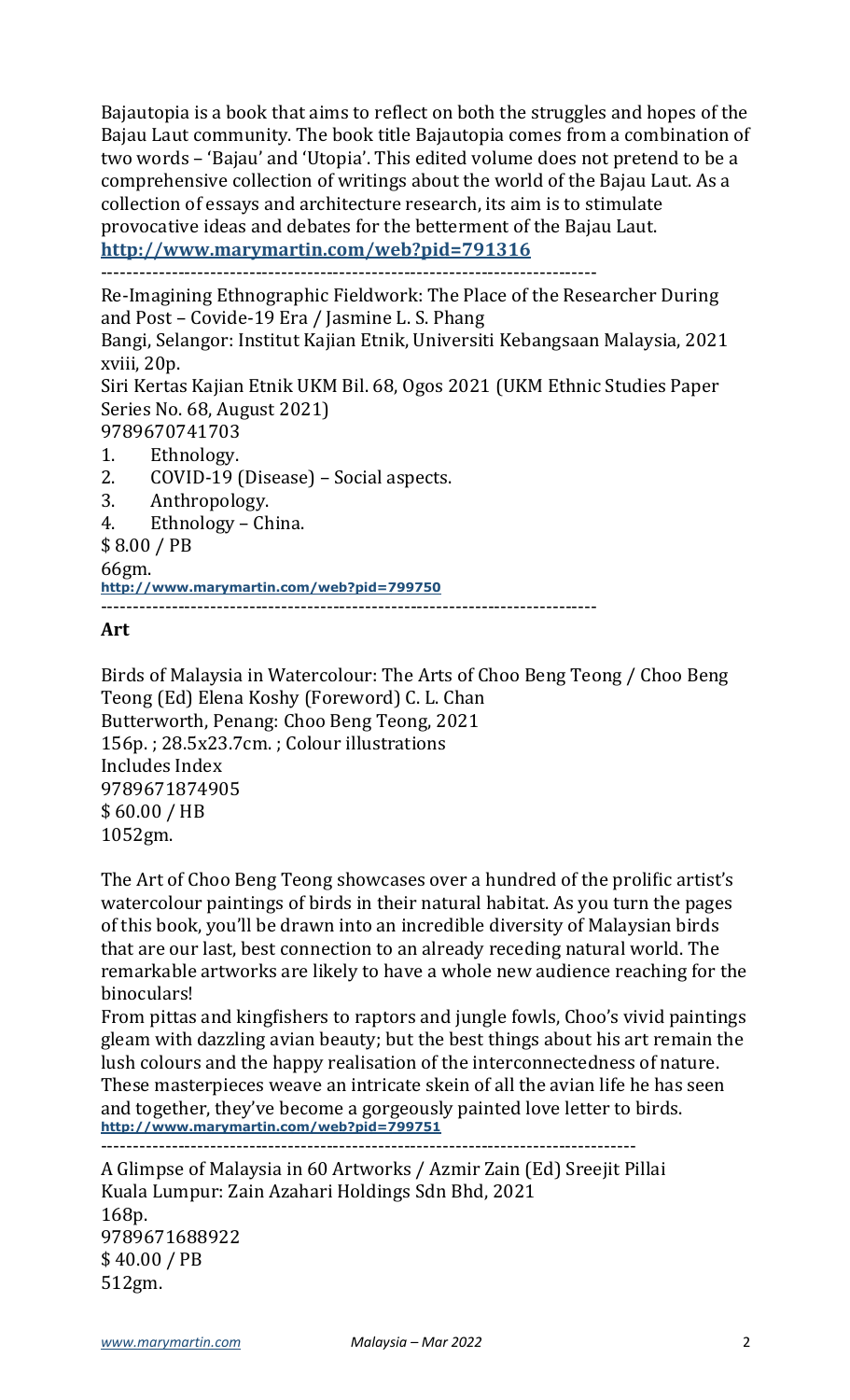In commemoration of the 60th anniversaries of one of Malaysia's oldest private art collections and its founder's nuptials, Galeri Z presents from the collection 60 artworks by 60 different artists, from the early days of Merdeka up to the present.

**http://www.marymartin.com/web?pid=799752**

-----------------------------------------------------------------------------------

Mirrors of Beauty – Islamic Arts Museum Malaysia: Children's Guide / Sharifah Zarah Albukhary & Ain Aqilah Abdul Razak (Ed) Lucien de Guise Kuala Lumpur: Islamic Arts Museum Malaysia, 2021 108p.

9789832591207

- 1. Islamic arts Museums Malaysia.
- 2. Art museums Malaysia.
- 3. Art museums Educational aspects Malaysia.

\$ 20.00 / PB

448gm.

"Islamic art is never purely decorative, it is always functional" is at the heart of this guidebook, which is a children's version of 'Mirror of Beauty'. This children's guidebook aims to shed light on the often intricate world of Islamic arts and culture to its young readers. Though a carefully curated range of artefacts belonging to the Islamic Arts Museum Malaysia, each chapter delves into a specific topic, ranging from calligraphy to architecture, culminating in the 'Islamic Art of the Malay World'. At the end of each chapter, the readers are invited to explore and study an artefact in detail. An added

feature allows viewers to listen to our museum curators' explanations on selected artefacts.

Whether for young readers or those seeking to learn more, this book is an ideal introduction into the Art of the Islamic World. **http://www.marymartin.com/web?pid=799753**

-----------------------------------------------------------------------------------

#### **Biography/Memoirs**

Parliament, Unexpected: Recollections Of Parliament, Politics And Pandemic In Malaysia / Tan Sri Ariff Yusoff & Lutfi Hakim Ariff Petaling Jaya: Matahari Books (Buku Fixi Sdn Bhd), 2022 304p. Includes Index 9789672328780 \$ 30.00 / PB 322gm.

The Speaker of the Dewan Rakyat, despite the name, is seldom heard. In this recollection of his short tenure as the Dewan Rakyat Speaker, Tan Sri Ariff Yusof, reveals his side of the story – dissecting the events and procedures of Parliament while providing an insider's view of the unprecedented political developments that led to the fall of the Pakatan Harapan government in 2020 and his eventual removal. Meanwhile, a global pandemic starts to rage and is met with a faltering response from the government, and a suspension of Parliament.

Can we expect change to come from the Parliament, in the current scheme of things? Is there political interest to find new ground to move beyond race and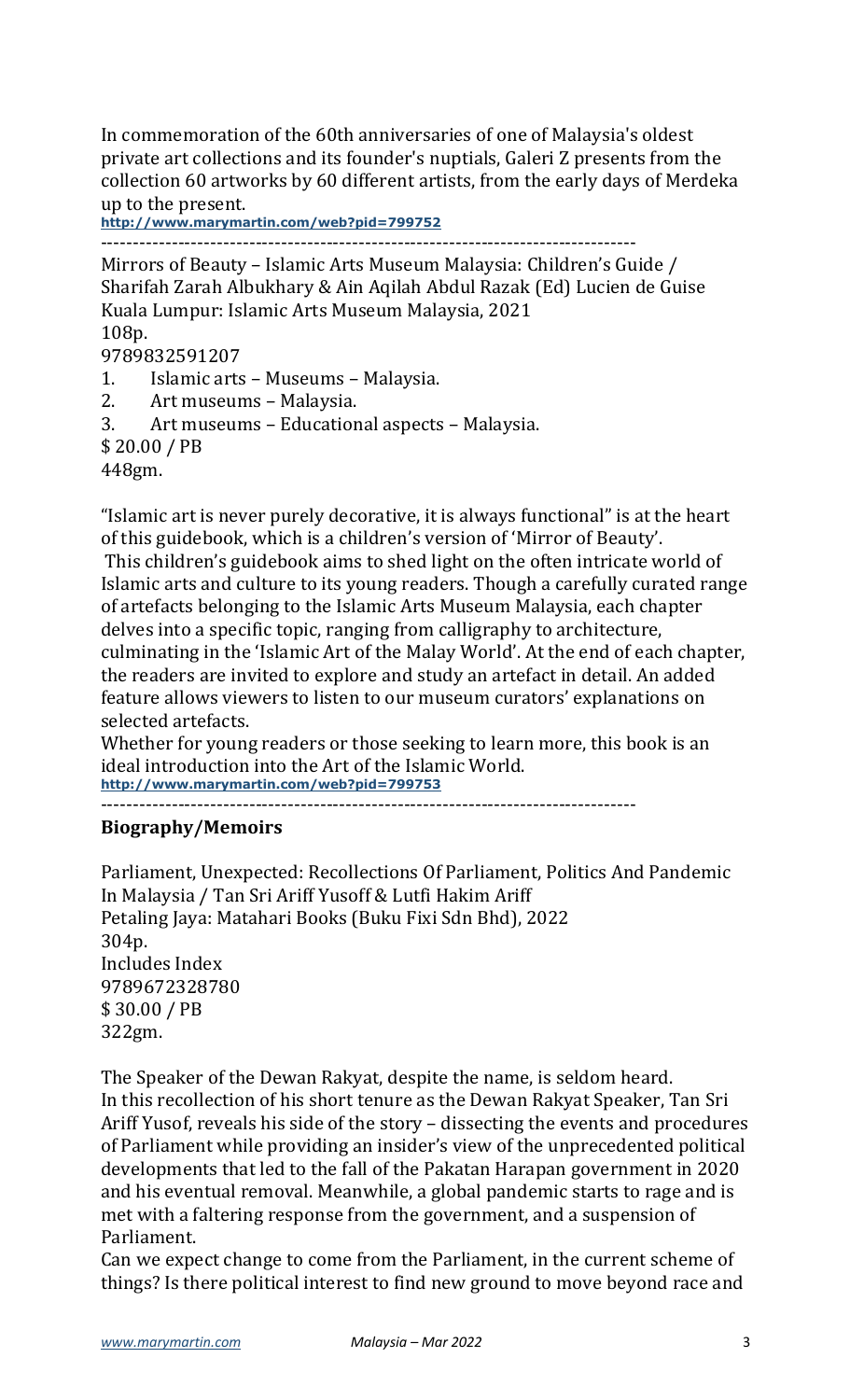religion? Can a Speaker alone change how things are done, independent of the other branches of government?

Parliament, Unexpected brings readers through an autobiographical journey to understand the sources of our political dysfunction, and what needs to be done to reset and retell the Malaysian story for a fairer, kinder and more equitable tanah air for all.

**http://www.marymartin.com/web?pid=792117**

-------------------------------------------------------------------------------------- Local Outsider: A Sabahan's View of West Malaysia / Sherra Yeong Subang Jaya: Sherra Yeong, 2021 144p. Includes Index 9729678563204 1. Yeong, Sherra, 1993 - Anecdotes. 2. Anecdotes. 3. Travel writing - Malaysia. 4. Malaysia – Social life and customs. \$ 12.50 / PB 150gm.

From the shores of Sabah to the hills of Penang, Local Outsider highlights true stories and revelations of Malaysian life as told by one of its own. A local. An outsider. A local but an outsider. Discover what makes Malaysians so similar to each other yet easily distinguishable by subtle nuances. A single word, an awkward gesture, the one look that tells the natives you are a foreigner even if you speak the same language, wear the same clothing or have lived in the same country your whole life. Experience Malaysia through the eyes of a Local Outsider.

**http://www.marymartin.com/web?pid=784367**

--------------------------------------------------------------------------------------

## **Cookbooks**

Recipes Are For Sharing: Favourite Everyday Dishes Shared and Compiled for Family and Friends / Kalsom Taib, Ungku Balkis Ungku Abdul Hamid & Ungku Murhamah Shereen Ungku Abdul Hamid Malaysia: Kalsom Taib Publishing, 2022  $1v<sub>1</sub>$ 9789675859106 \$ 50.00 / PB **http://www.marymartin.com/web?pid=791863** ------------------------------------------------------------------------------ Recipes Are For Sharing: Favourite Everyday Dishes Shared and Compiled for Family and Friends / Kalsom Taib, Ungku Balkis Ungku Abdul Hamid & Ungku Murhamah Shereen Ungku Abdul Hamid Malaysia: Kalsom Taib Publishing, 2022  $1v$ . 9789675859090

\$ 75.00 / HB 

A collection of 200 Malaysian recipes that are simples and speedy to make elevating everyday eating into no-fuss feasts. **http://www.marymartin.com/web?pid=791864**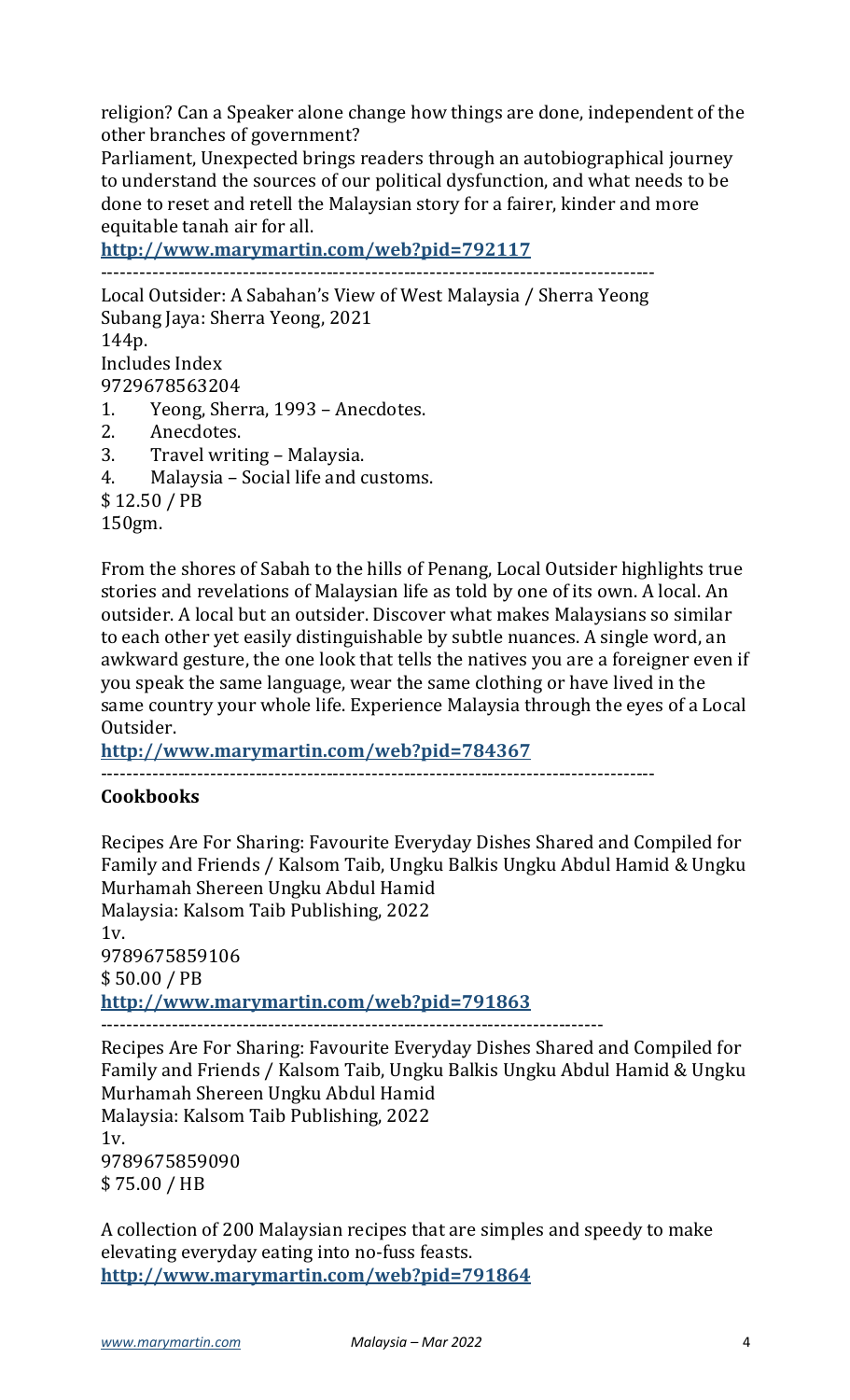------------------------------------------------------------------------------

Penang Makan: Heritage Street Food Recipes / Dayana Wong Georgetown, Penang: Bulan Press Sdn. Bhd., 2021 152p. Includes Index 9789672562603 \$ 60.00 / HB 720gm.

"Let me take you on a stroll through the streets of multicultural Penang and show you the heritage street food I grew up eating; the food I long for most when I am away from home."

'Penang Makan' is infused with little tales of life on the island and shines the spotlight on its famous hawker culture and authentic street food recipes. Featuring over 50 recipes from Asia's most diverse street food city - from wok-hei flavoured char kuay teow and spicy coconut broth curry mee to thirst quenching pink ais tingkap and much more, these recipes will transport you from your kitchen to my island food paradise. **http://www.marymartin.com/web?pid=799755**

----------------------------------------------------------------------

Heritage Spiced Beverages: Their Health Wonders / Mohamad Nazri Zayapor & Aminah Abdullah Cyberjaya, Selangor: Universiti Islam Malaysia, 2018 208p. Includes Index; Bibliography 9789671502402 \$ 30.00 / PB 324gm.

With increasing awareness among population on keeping healthy, this publication contains another source of information on the nutritional diet, as it highlights the varieties of heritage spiced beverages developed and consumed in Indonesia, India, Iran, Turkey and other Muslim countries, that contribute to good health. In Indonesia, the heritage spiced drinks include Jamu, Loloh, Bandrek, Bajigur, Sarabba and Wedang Uwuh developed and consumed in the various provinces of this vast Island Archipelago. Among the favourite heritage beverages of the various regions of the Indian subcontinent included Kashaya, Jaljeera, Tambuli, Kokum, and Kahwa. Sharbat is popular in the Middle Eastern countries. The book provides details of the types of herbs and spices used, categorised natural sweeteners, flavourings and colorants that are formulated in these beverages. The health benefits accrued from consuming them are contributed by the phytochemicals constituting of phenolic and sulphurous compounds, terpenes and lignin with anti-oxidant and enhancing immune system properties, contained in the herbs and spices used in the formulations. These information will be useful, particularly to those who adopt and practice natural medicine for happy living and healthy ageing.

**http://www.marymartin.com/web?pid=799756** ----------------------------------------------------------------------

# **Ecology/Environmental Studies**

Morning Glories of Thailand and Southeast Asia / George Staples, Nelly Bouilhac & Kongkanda Chayamarit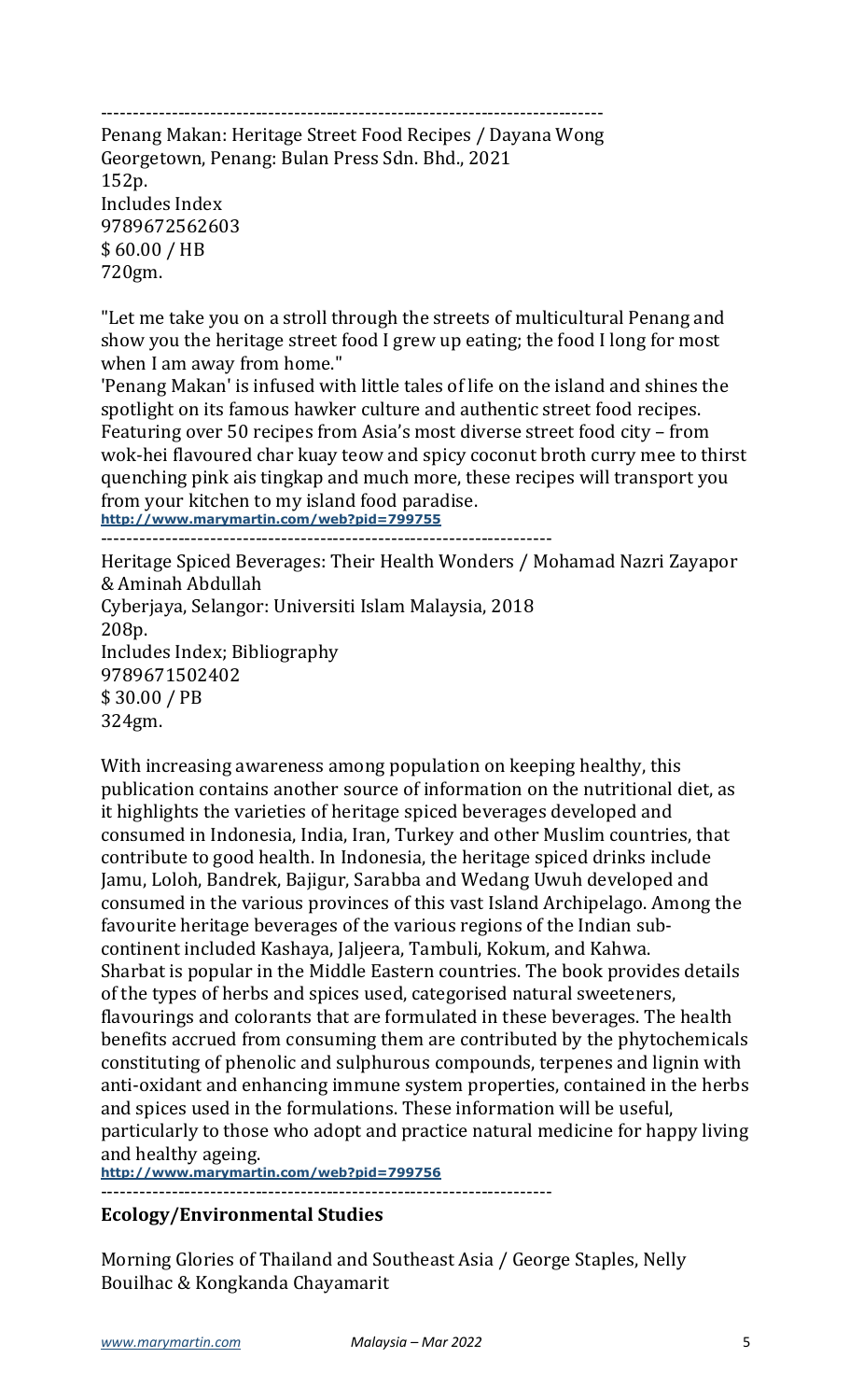Kota Kinabalu, Sabah: Natural History Publications (Borneo) Sdn. Bhd., 2021 xii, 168p. Includes Index 9789838122009 \$ 90.00 / HB 790gm.

Every Thai person, and a great many visitors to Thailand, knows what phak bung (ผักบุ้ง) is. This plant, ubiquitous throughout the Kingdom, is a kind of morning glory and as such phak bung is a worthy ambassador to introduce a large assortment of beautiful and interesting plants. Species classified as members of the Convolvulaceae are found all over the world in tropical and warm temperate climates including every ecosystem and habitat from temperate fields and meadows to ever-wet tropical forests, ocean beaches, dry deserts and high steppes. There are almost 2,000 species known. Thailand has a rich diversity of Convolvulaceae in its flora: there are 147 species documented within the Kingdom's borders and new species are discovered every year. Some Thai species, like phak bung, are very abundant where people live; others are quite rare and found only in pristine natural areas. All of them are fascinating, many are beautiful, and each has a unique place in the natural world around us. Their stories are told here.

This book combines knowledge about Convolvulaceae from three people who specialize in botany and horticulture. These authors introduce you to the Convolvulaceae world-wide, as garden ornamentals, as food plants, in the unique cultural environment of Japan, and finally through a selection of the morning glories of Thailand. Many of the same species found in Thailand grow throughout Southeast Asia and this book is also a field guide to morning glories throughout the region.

Beautifully illustrated with colour photographs throughout there are also illustrations for horticultural practices and propagation techniques that were specially prepared for this book. In total all 27 genera of Thai Convolvulaceae are included and 80 selected species, including several of the rarest and some of the most beautiful among them.

**http://www.marymartin.com/web?pid=799757**

-----------------------------------------------------------------------------------

A Taxonomic Guide to the Stick Insects of Peninsular Malaysia, Volume I / Francis Seow-Choen

Kota Kinabalu, Sabah: Natural History Publications (Borneo) Sdn. Bhd., 2021 x, 950p.

Includes Index 9789838122016 \$ 250.00 / HB 3018gm.

This volume is the seventh in a series of Taxonomic Guides to the Stick Insects of South East Asia and the tenth book on stick insects by the author. It is the third book by the author on the stick insects of Peninsular Malaysia. The present book is different from the authors first two books on Peninsular Malaysian stick insects. This present book follows the concept of the first six volumes by the author in this series: which are A Taxonomic Guide to Stick Insects of Borneo (2016), A Taxonomic Guide to Stick Insects of Borneo Volume II (2017), A Taxonomic Guide to Stick Insects of Singapore (2017), A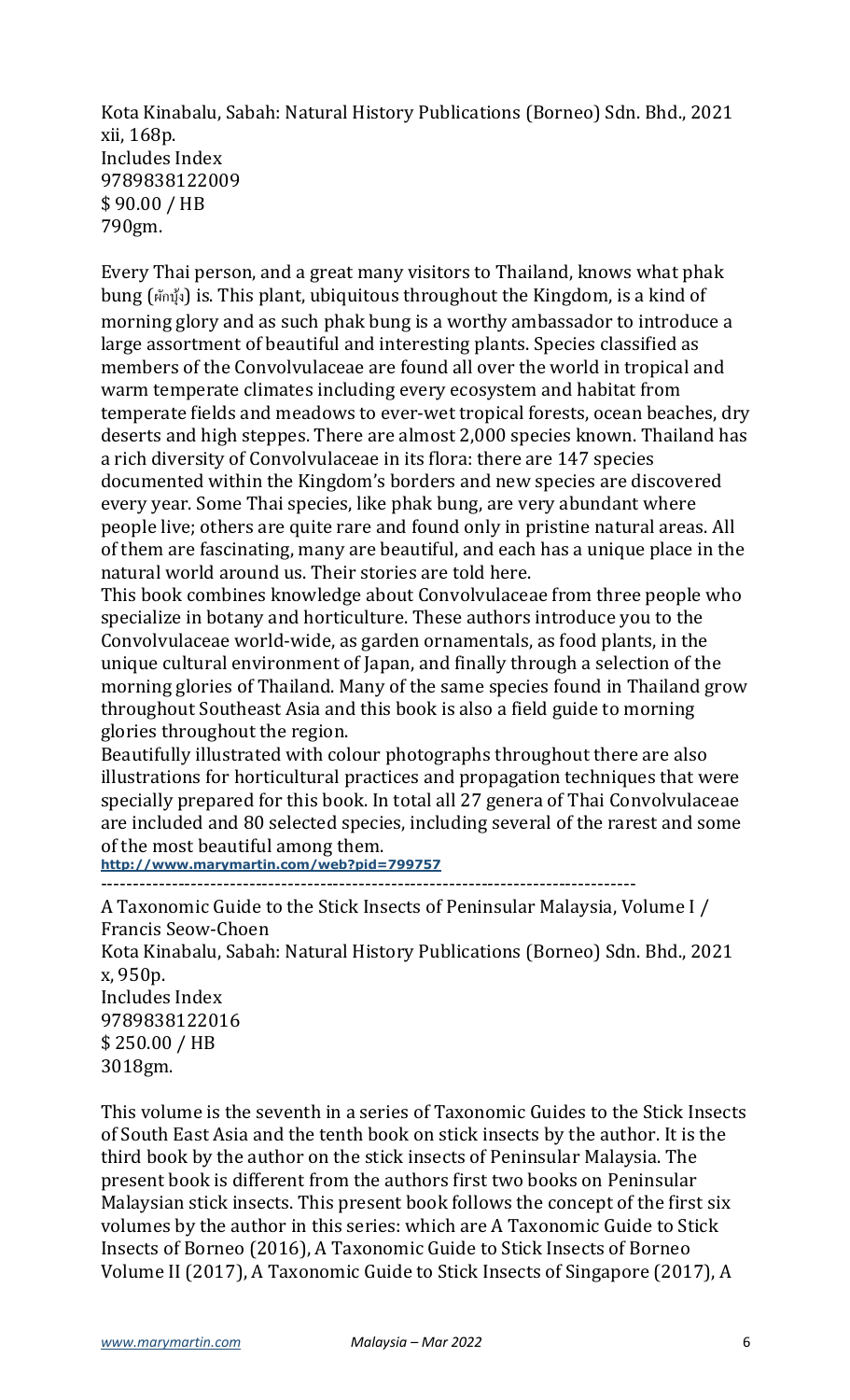Taxonomic Guide to Stick Insects of Sumatra Volume I (2018), A Taxonomic Guide to Stick Insects of Borneo Volume III (2019) and A Taxonomic Guide to Stick Insects of Sumatra Volume II (2020). This seventh volume is once again lavishly illustrated with beautiful colour photographs of the various species of stick insects being discussed in the book. This book enables anyone with any interest in stick insects to be able to identify any stick insect one may come across in Peninsular Malaysia. This is possible by the use of the carefully constructed keys or with the help of the numerous colour photographs of all described species of Peninsular Malaysian stick insects.

This latest volume, A Taxonomic Guide to Stick Insects of Peninsular Malaysia Vol 1 (2021) lists 14 new species, two new genera, ten lectotype designations, one neotype designation, seven new specific synonyms, eight revised statuses, three new combination names as well as the description of the unknown sex of five species. The number of recognized species in Peninsular Malaysia stands at 136.

This latest publication on the phasmid fauna of Peninsular Malaysia, extends our knowledge of the stick insects of the whole of South East Asia. It will enable conservationists, entomologists and amateur enthusiasts world-wide to better identify, understand and study these insects. Efforts to plan for their conservation as well as for the preservation of their habitats will therefore be achieved in a more scientific way.

**http://www.marymartin.com/web?pid=799758**

----------------------------------------------------------------------------------- Vampire Moths: Behaviour, Ecology and Taxonomy of Blood-Sucking Calyptra / Hans Banziger Kota Kinabalu, Sabah: Natural History Publications (Borneo) Sdn. Bhd., 2021 viii, 232p. Includes Index 9789838121996 \$ 125.00 / HB 976gm.

The book is introduced with the author's scientific odyssey in the quest for the secretive vampire moths, initiated more than half a century ago in Southeast Asia and nearby regions. The main part of the book presents a synthesis of three decades of research based mainly on his nocturnal field investigations in or near forest habitats. What would appear as perverted feeding habits in insects generally thought as gentle flower visitors are exposed as sophisticated adaptations developed in a select group of less than ten of the 180 000 known species of Lepidoptera. Calyptra's unique skin-piercing bloodsucking methods are detailed in photographs and diagrams. The moths' victims range from elephants and rhinoceroses, to tapirs, horses, cattle, deer and pig, and occasionally humans. Other aspects treated include distribution, behaviour, ecology, phenology, and physiology. An identification key facilitates recognition of all Calyptra species (not all are blood suckers), enhanced by illustrations and descriptions of moth adults, their caterpillars and host plants. The moths' veterinary-medical implications are discussed in the light of their being among the largest of all blood-sucking insects, combined with their unorthodox mode to bleed their quarry. The book is rounded off reviewing the most probable scenarios of the moths' evolutionary pathway into blood suckers, and added with a comprehensive list of the subject's literature.

**http://www.marymartin.com/web?pid=799759**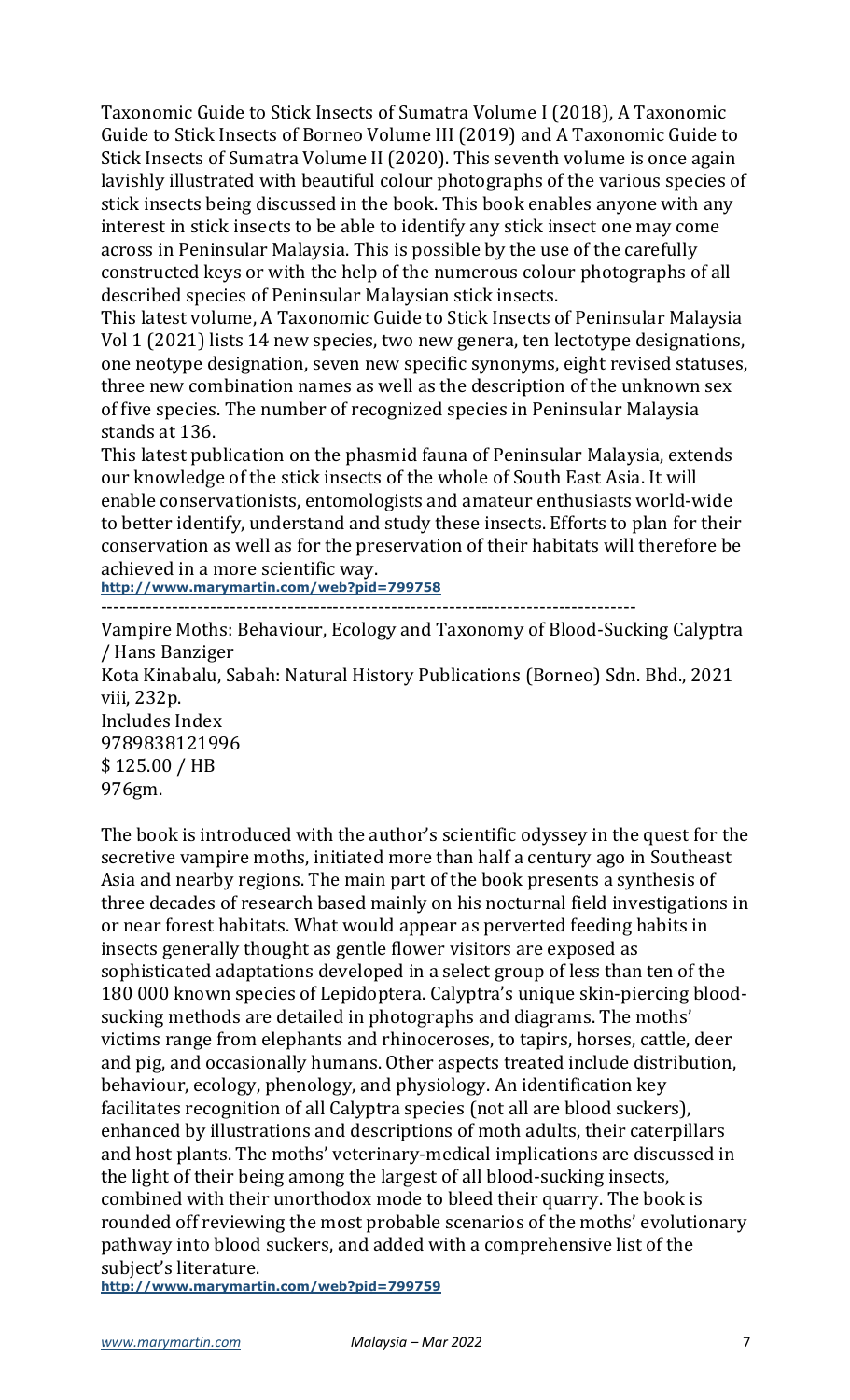-----------------------------------------------------------------------------------

The Hairy Rhinoceros: History, Ecology and Some Lessons for Management of the Last Asian Megafauna / John Payne Kota Kinabalu, Sabah: Natural History Publications (Borneo) Sdn. Bhd., 2022 xviii, 198p. Includes Index 9789838122047 \$ 75.00 / HB 898gm.

Species do not suddenly go extinct. Behind every extinction is a long history. Until a century ago, human actions were only a part of that history. Now, preventing extinctions depends entirely on human interventions. The days of small groups of dedicated people taking actions to try to prevent extinctions ended in the 1960s. The management unit that addresses endangered wildlife now is the nation state. Governments make the wildlife policy decisions. But governments are influenced by nongovernmental advisers and public opinion. Five concepts in population biology show that leaving Hairy rhinos in the wild was never going to be successful in preventing the species extinction: the species-area curve, sufficiency of habitat in protected areas, extinction debt, the Allee effect and ecological tipping points. On top of that, a quintet of human cognitive biases mean that no decisions and wrong decisions are made repeatedly: shifting baseline, risk aversion, us-and-them, fashions and opinions.

Like many other endangered large mammal species, the Hairy rhinoceros is drifting to extinction not primarily because of ongoing and future habitat loss or poaching. Those impacts started hundreds and thousands of years ago, and were the issues of immediate concern in the twentieth century. The issue to address now is paralysis in making the best decisions on what exactly to do about the remaining and mostly non-viable clusters.

Interventions necessary for recovery might include treating all surviving members of a species as a single metapopulation, ensuring that remnant clusters have sufficient quality habitat to sustain viable numbers, putting in place measures to ensure that all fertile females achieve high birth rates, ensuring that every remaining individual contributes its genes to future generations, and addressing inbreeding risks. Such interventions have been too little, too late or, more commonly, are non-existent.

The story of the Hairy rhino, told here from a Malaysian perspective, can help to inform governments on how to prevent further megafauna extinctions, through targeted interventions for population recovery. **http://www.marymartin.com/web?pid=799761**

------------------------------------------------------------------------------

Pelagus National Park: Biodiversity Above the Rapids: Life From Headwaters to the Coast / (Ed) Andrew Alek Tuen (et al.) Kota Kinabalu, Sabah: Natural History Publications (Borneo) Sdn. Bhd., 2021 xii, 878p. 9789672298588 \$ 37.50 / PB 226gm.

Pelagus, located along the middle reaches of the Rajang River, in central Sarawak, was gazetted as a National Park in the year 2009. It covers an area of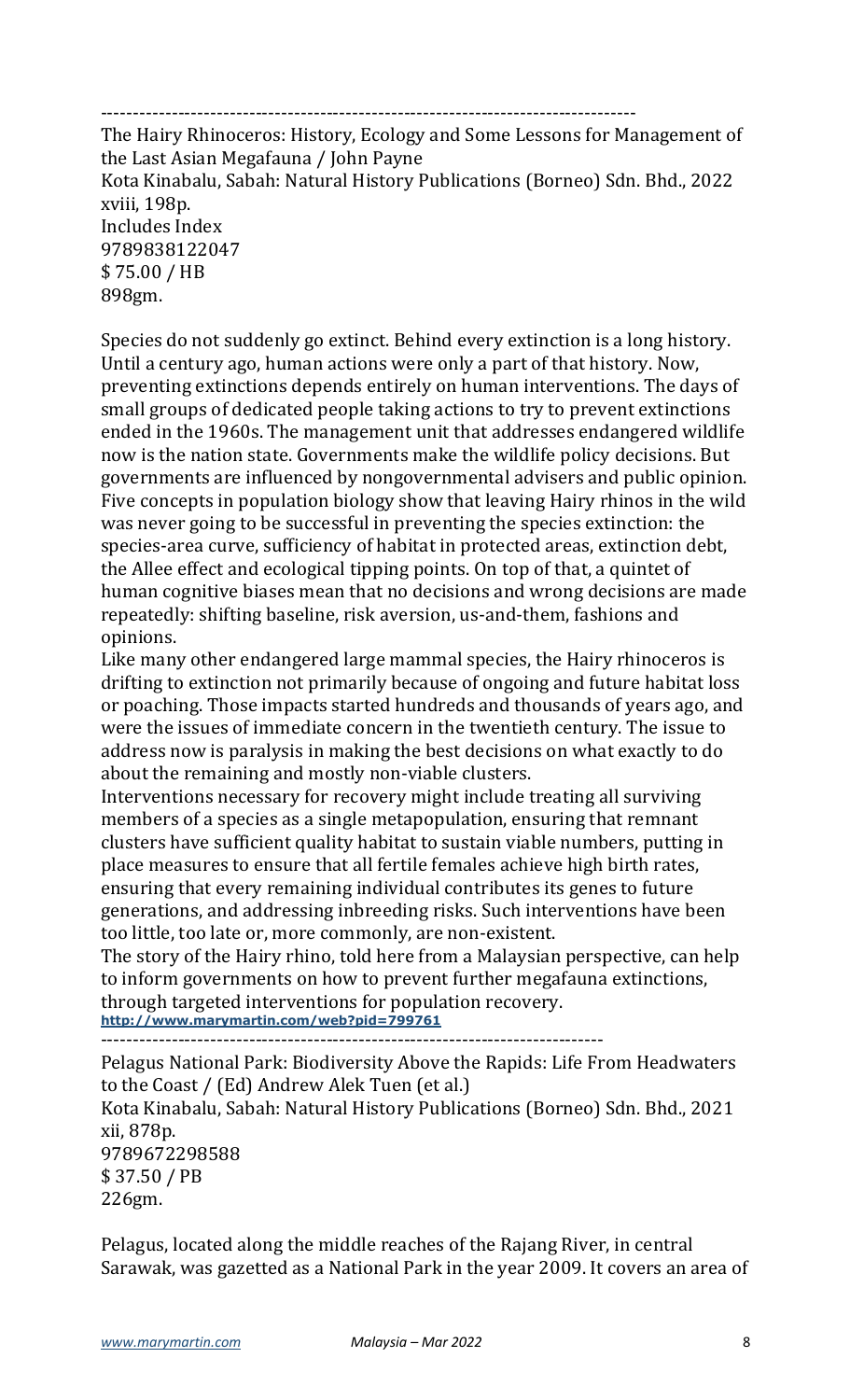circa 2,041 hectares of pristine and old secondary forests, the latter being reminders of logging activities from the early 1960s. Here, at the heart of Sarawak's Iban country, visitors can spend a leisurely day or two, walking on some of the nature trails, while on the lookout for birds, frogs and mammals, and enjoying calls of gibbons and hornbills.

Remains of a former luxury resort lend a curious twist to the place, the abandoned structure overlooking the mighty rapids and witness to numerous tragedies involving boats crashing on the rapids. Legends from nearby longhouses say these rocks were formed by a mythological being killed by an Iban warrior, and local communities continue to make offerings to the Rapids to this day.

The current work presents results from a joint Universiti Malaysia Sarawak and Sarawak Energy Berhad project, bringing to the general public information on key groups of plants and animals of the Pelagus region. The goal is to provide information of our natural heritage to stakeholders, management authorities, naturalists, researchers and the general public. **http://www.marymartin.com/web?pid=799762**

------------------------------------------------------------------------------

### **Education**

Dual Language Programme in Malaysia: A Boon or A Bane / Ashairi Suliman, Mohamed Yusoff Mohd Nor & Melor Md. Yunus

Bangi, Selangor: Penerbit Universiti Kebangsaan Malaysia (UKMPress), 2020 170p.

Includes Index 9789672511489

- 1. Education Malaysia.
- 2. Educational change Malaysia.
- 3. Multilingual education.

\$ 15.00 / PB

268gm.

**http://www.marymartin.com/web?pid=784363**

-----------------------------------------------------------------------------------

Memories Not Memoir: 20 Months of Education Reform / Maszlee Malik Petaling Jaya: SIRD-Strategic Information and Research Development Centre, 2022

xvi, 376p.

9789672464358

- 1. Malaysia. Kementerian Pendidikan.
- 2. Education Malaysia.
- 3. Education and state Malaysia.
- \$ 30.00 / PB
- 572gm.

The blessing that is education has enabled us to both find this book and allowed the book itself to be written. A simple yet essential glimpse of how different our lives would be without education. That's how crucially entwined our fate is with education. (I took some liberties here as the direct translation sounds staccato in English)

Education and its deeply entrenched issues are discussed in several chapters, arranged from the most important stakeholders which is the spirit of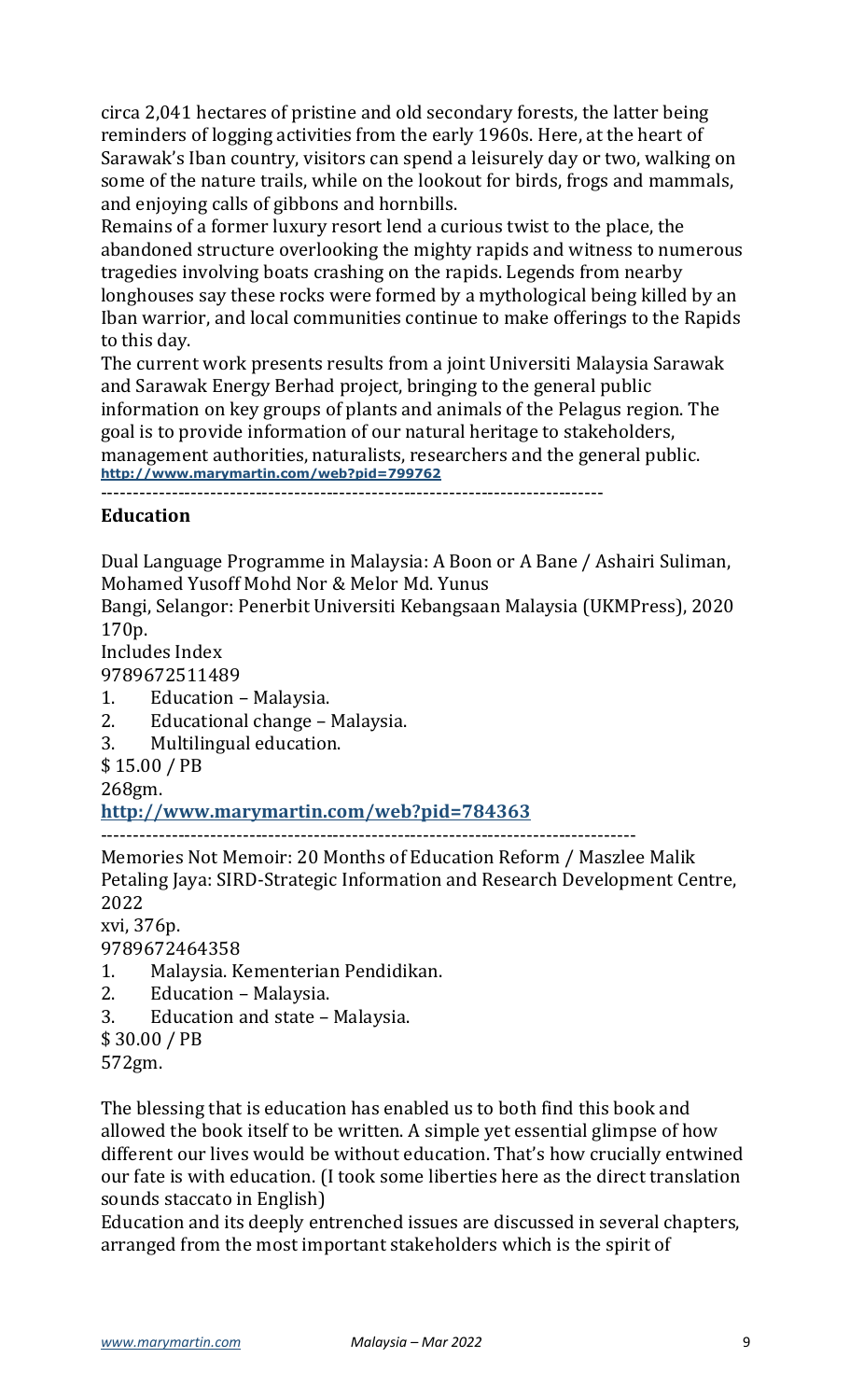education itself, followed by society, the children, parents, teachers, lecturers, schools, scholars, and institutions.

Recalling MEMORIES AND NOT A MEMOIR in the writing of this book also calls up explanations for the many an accusation faced during the 20 months at the Ministry of Education Malaysia. This book serves as the evidence repository of the 20-month reformation efforts going beyond the sensationalized and politicized topics of Jawi and black shoes. This book is my witness.

Once – the educational reformational effort was begun, and now it must continue!

**http://www.marymartin.com/web?pid=799763**

-----------------------------------------------------------------------------------

#### **History**

Labuan 1947: The Recollections of Robert Knowles / (Eds) Ross Ibbotson  $&$ Stella Moo-Tan Kota Kinabalu, Sabah: The Sabah Museum, 2021 xiv, 110p. 9789839638387 \$ 54.00 / HB 608gm.

This book is based on a manuscript presented to the Sabah Museum in 1995, almost fifty years after the events, written by the late Robert Knowles recording his recollections and experiences, after arriving with his wife and two young children, on the island of Labuan, British North Borneo, in July 1947. Knowles, who had previously served in Colonial East Africa, joined the Government Service of British North Borneo as a Customs Officer and Labuan was his first posting. The Japanese Armed Forces had occupied Labuan and all British and Dutch Borneo in early 1942 and remained there until driven back by the Allies in 1945. In 1947 Labuan, like the rest of North Borneo, was still reeling from the deprivations of the occupation and the destruction of infrastructure caused by the Allied counter offensive. Knowles gives a vivid account of the difficulties he experienced carrying out his duties while at the same time providing for the needs of his two children after his wife had to be sent to Singapore for protracted medical treatment. Knowles, a keen amateur photographer, recorded some of the existing infrastructure and the improvements that were being made, particularly the development of the military airstrip at Labuan to serve as the international airport for North Borneo, Brunei and Sarawak for the next decade. The book is illustrated with 67 photographs taken by Knowles.

**http://www.marymartin.com/web?pid=799764** -----------------------------------------------------------------------------------

The Orang Kemboja of East Coast of Peninsular Malaysia / Siti Nor Awang Penang: Penerbit Universiti Sains Malaysia (USM), 2021 xii, 74p. Includes Index 9789674615819 1. Cham (Southeast Asian people) – Malaysia. 2. Cham (Southeast Asian people) – History. \$ 9.00 / PB 166gm. **http://www.marymartin.com/web?pid=784362**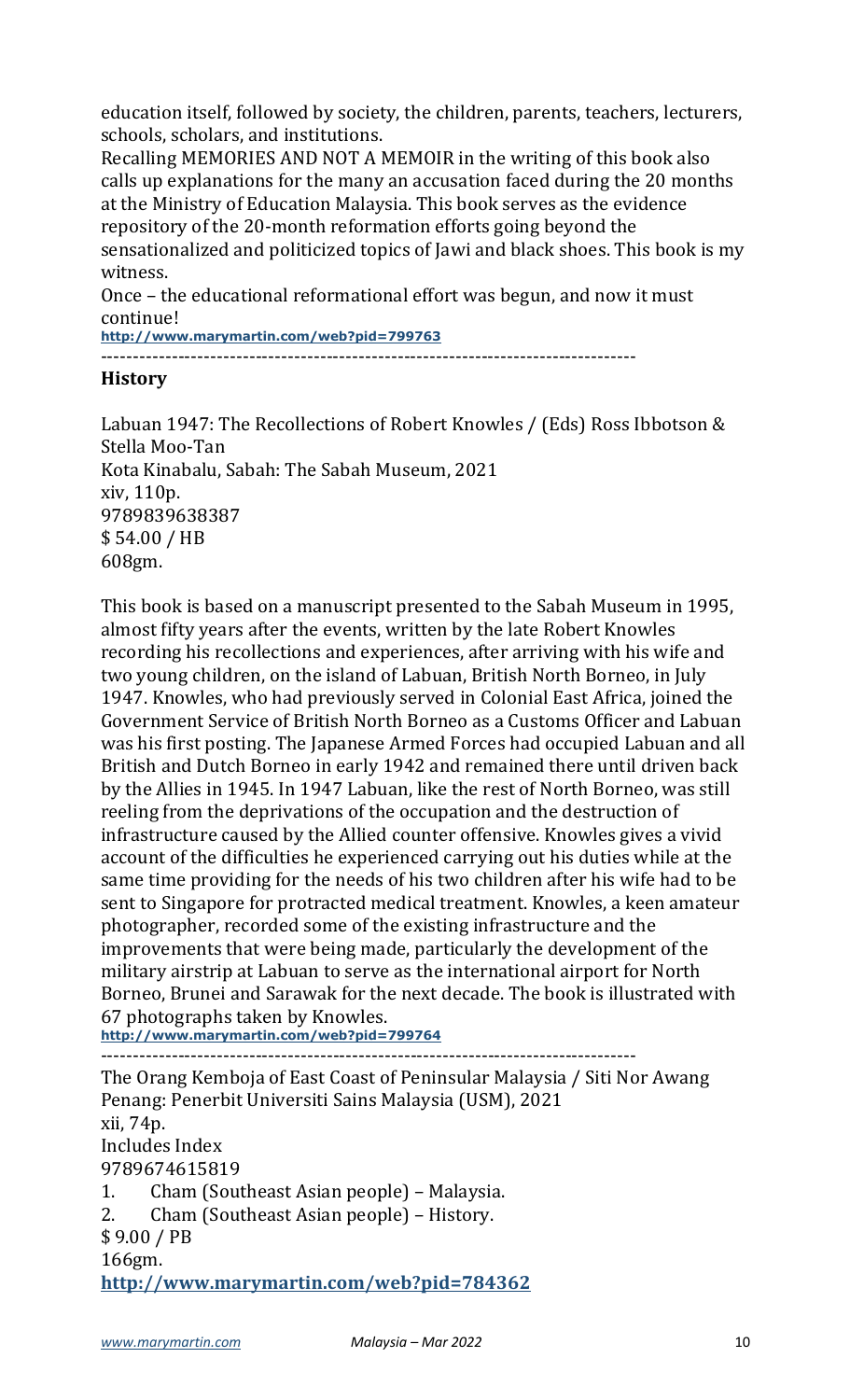## -----------------------------------------------------------------------------------

Strange and Paranormal Tales from Malacca / Dennis De Witt Malaysia: Nutmeg Publishing, 2022 222p.; 130x197mm. 9789671668610 \$ 14.50 / PB

The ancient port town of Malacca is an old town rich in history. Since the beginning of Malacca, its community was made up of a colourful potpourri of cultures and beliefs. The different communities have their own understanding of the powers of the supernatural. As far back as the year 1421, there was a written account from Chinese records of the strange and paranormal witnessed in Malacca. These stories continued in Portuguese, Dutch and British eras, up to modern times. There were accounts about hauntings, poltergeists, cryptozoology, giants, spirits, sorcery, witchcraft, shapeshifting creatures, simulacra, magical cures, strange phenomena, unusual human powers and other bizarre tales. Many of these stories have now become obscured and forgotten to us. This book contains a collection of 60 strange and paranormal stories reported from past reports, news, accounts, statements and descriptions that were officially recorded in books, journals, articles and newspapers.

**http://www.marymartin.com/web?pid=792113**

-----------------------------------------------------------------------------------

Colonialism In The Malay Archipelago: Civilisational Encounters / (Eds) Osman Bakar, Ahmad Murad Merican & Wan Ali Wan Mamat Kuala Lumpur: ISTAC-IIUM Publications, 2020 xx, 330p. Includes Index 9789839379709 \$ 35.00 / PB 550gm.

In this book fourteen leading scholars and intellectual-activists provide a collective treatment of the theme of colonialism in the Malay Archipelago from the as yet little explored perspective of civilisational encounters. The centuries-long Western colonial presence in the Archipelago had generated both peaceful and violent encounters that were to prove consequential on the civilisational history of the region. The book's chapters attempt to present new civilisational encounters and their significance for the life and thought of contemporary Malay Archipelago that now comprises the modern nationstates of Brunei Darussalam, Indonesia, Malaysia, the Philippines, Singapore and Timor Leste.

**http://www.marymartin.com/web?pid=791313**

-----------------------------------------------------------------------------------

**Law**

Maqasid Al-Shariah: The Face and Voice of Shariah / Tan Sri Dr Mohd Daud Bakar Kuala Lumpur: Amanie Media Sdn Bhd, 2022 560p. 9789671665510 \$ 49.50 / PB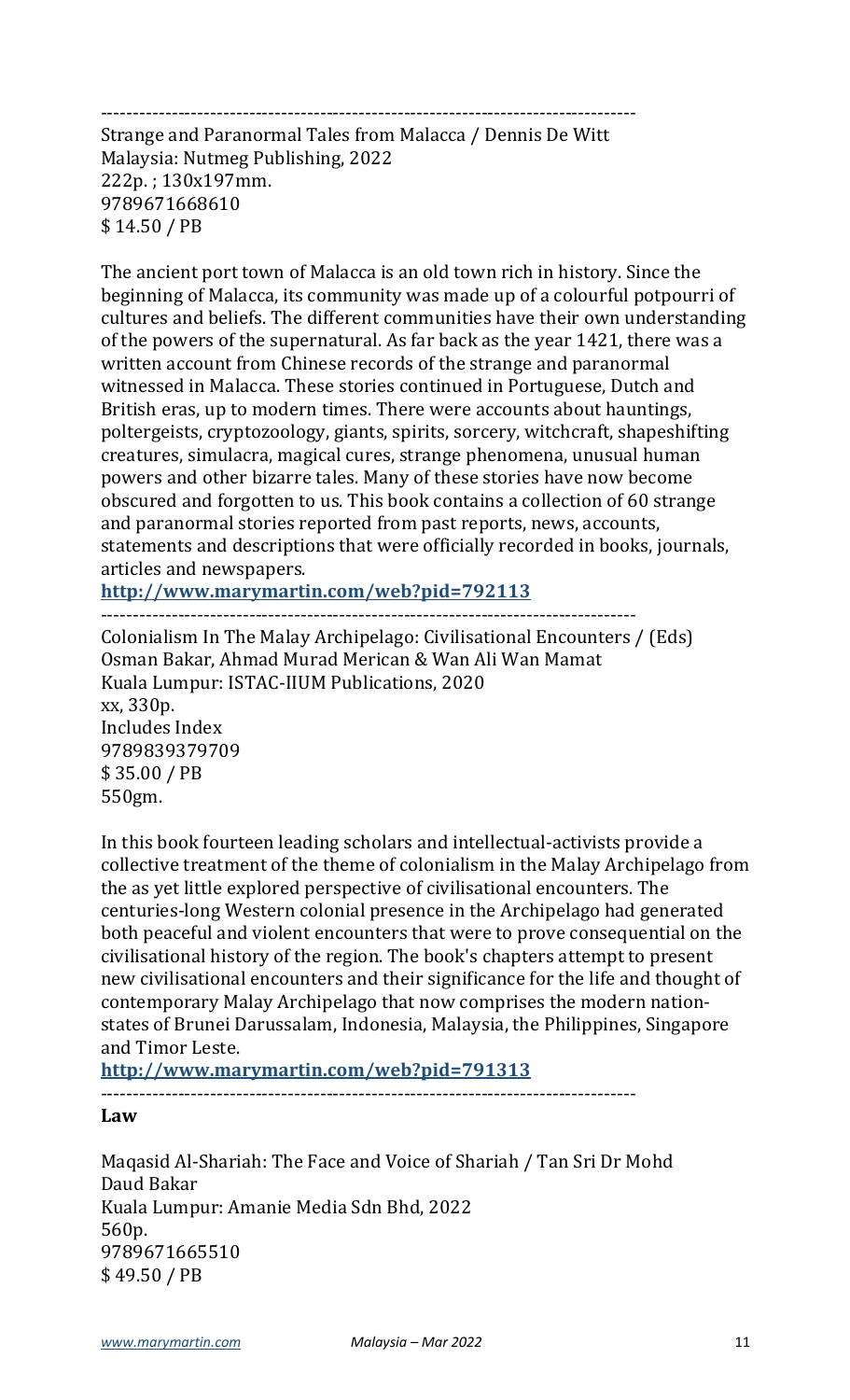110gm.

In Islam, a Divine text is never void of any insight or intent of some kind. Maqasid Shariah is the aggregator of all the insights and intents of the Divine Texts. In the end, magasid Shariah has the ability to create policies and best practices to ensure a good and purposeful life, which could be far-reaching in the whole dimension of life; personal and communal. Shariah was never faceless and voiceless.

In the past, the discourse and appreciation on Maqasid Shariah did not mean anything for man on the street. Issues such as the environment, social justice, governance, humanity values, life dignity and corruption, fiduciary duty, integrity, sustainability, food security and clean water are the new manifestations of magasid Shariah, i.e by blending the old device of magasid Shariah with the new hard data of life. This has been made clear, visible and tangible (as well as easy) via big data analytics and artificial intelligence (A.I.). The time has come to make Shariah digitalised and data-driven. This may become Shariah's last bastion to restore its prominence and credentials, amidst secularism prevailing almost everything in life.

**http://www.marymartin.com/web?pid=788785**

--------------------------------------------------------------------------------------

## **Literature**

Folklore, Fun and Fandoms: Discerning the Cultural Logic and Gamified Practices of Fan-Driven Multimedia Translations / Rachel Chan Suet Kay Bangi, Selangor: Institut Kajian Etnik, Universiti Kebangsaan Malaysia, 2021 40p.

Siri Kertas Kajian Etnik UKM Bil. 69, Ogos 2021 (UKM Ethnic Studies Paper Series No. 69, August 2021)

9789670741710

- 1. Translating and interpreting.
- 2. Chinese fiction Translations into English.
- 3. Chinese literature Translations into English.
- \$ 8.00 / PB

72gm.

**http://www.marymartin.com/web?pid=799766**

----------------------------------------------------------------------------------------

The Pensioner / Adam Said Petaling Jaya: Gerakbudaya Enterprise, 2019 viii, 284p. 9789670311401

- 1. Malaysian fiction (English).
- 2. English fiction.
- \$ 15.00 / PB

288gm.

Khalid Arshad lives in retirement with his wife Azizah in a suburb of George Town, Penang. He has had a disappointing career in the civil service, the result both of adverse circumstances at work and of innocent missteps on his own part. Having initially enjoyed retired life he begins to show symptoms of boredom until he runs into Bala, a friend from his schooldays, who introduces him to the joys of reading. In the course of his regular trips into town in search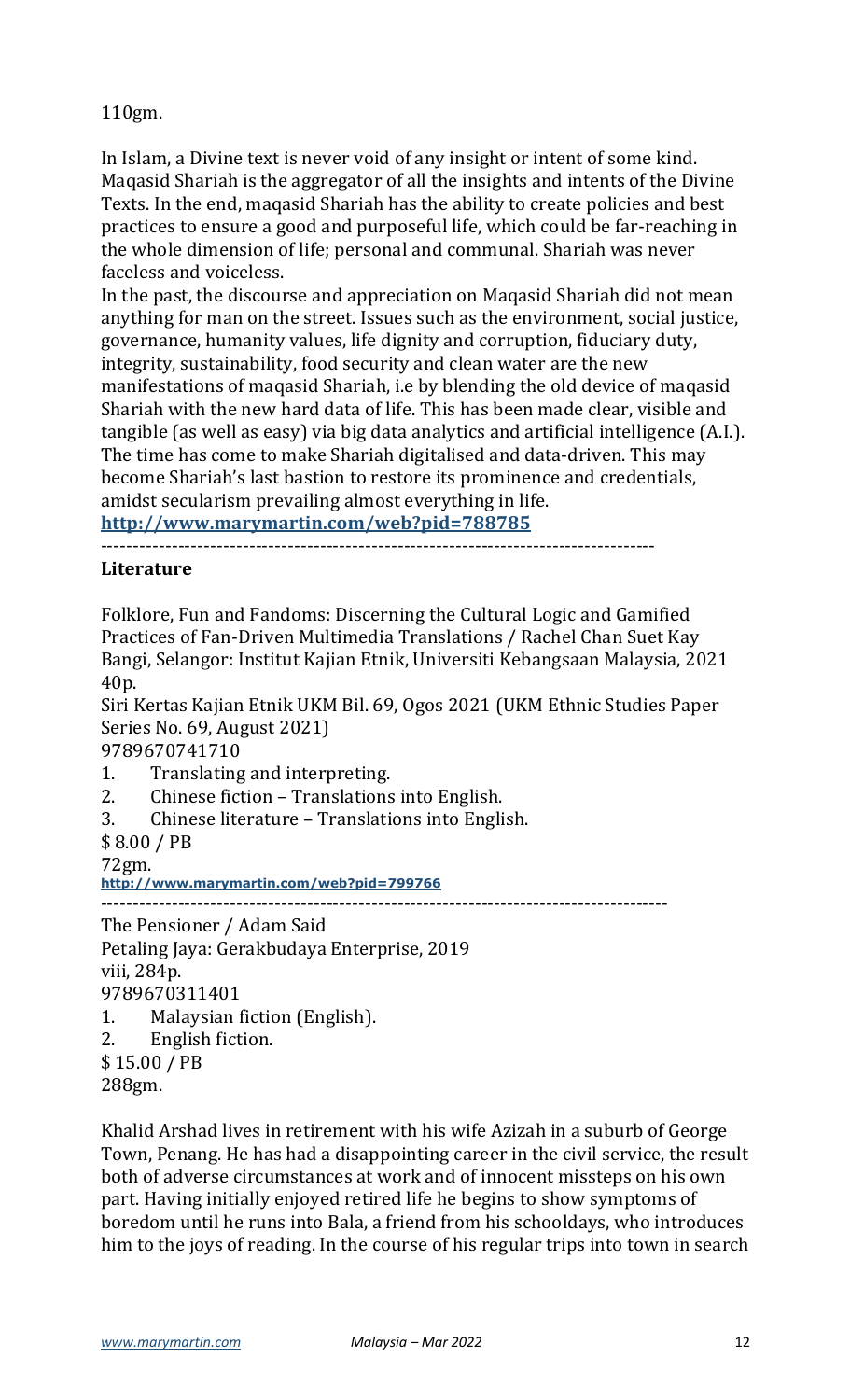of second-hand books, he begins to discover aspects of his native city that had previously remained hidden from him.

Although the story is about the life of one individual, it also shows how easily a country's politics, administration and culture can change within a single lifetime. The events and characters that we encounter may not have required any particular setting to be brought to life, but the fabric on which the narrative is woven makes this a distinctively Malaysian novel. **http://www.marymartin.com/web?pid=634153**

--------------------------------------------------------------------------------

The Stockade / Zakaria Ali Malaysia: Kedai Hitam Putih, 2022 310p. 9789671872222 \$ 15.00/ PB

Novel. An American, aloof and haughty, a Malay, hesitant and confused, and Orang Asli, suspicious and resentful, they yielded to learning the meaning of humility the Belum jungle had taught them?

**http://www.marymartin.com/web?pid=791938**

--------------------------------------------------------------------------------

A Strange and Wicked Magic: Poetry and Short Stories / Zack Shah Malaysia: Penwings Publishing, 2022

 $1v$ . 9789671422779 \$ 20.00 / PB

A dark but familiar sequel to the best-selling "More than Words", Zack Shah returns with a much-anticipated second volume of poetry and prose titled "A Strange and Wicked Magic".

Haunting, beautiful and provocative, this new collection unravels the dichotomous nature of love, how it is neither good nor bad but both: venom and nectar, poison and cure, heaven and hell.

This book will take you through the highs and lows of it all, the pain and the pleasure, the chaos and the calm, the hurting and the healing.

A bittersweet read for the lovelorn, the lonely and the lost.

**http://www.marymartin.com/web?pid=791942**

--------------------------------------------------------------------------------

Crème De La Crime: PI Romy and The Have-Haves / Elina Abdul Majid (Illustrator) Rayyan Irfan Chai Petaling Jaya: Fixi Novo (Buku Fixi Sdn Bhd), 2021 240p. 9789672328766 \$ 12.00 / PB 202gm.

Romy smiled disarmingly at the Datin. But with her Versace shades still firmly on and her Cassey Gan mask drawn equally firmly across her face, it was akin to trying to make eye contact with a ninja...

PI Romy is a small-time detective, working the angles to cari makan in a KL on the brink of dystopia because of Covid.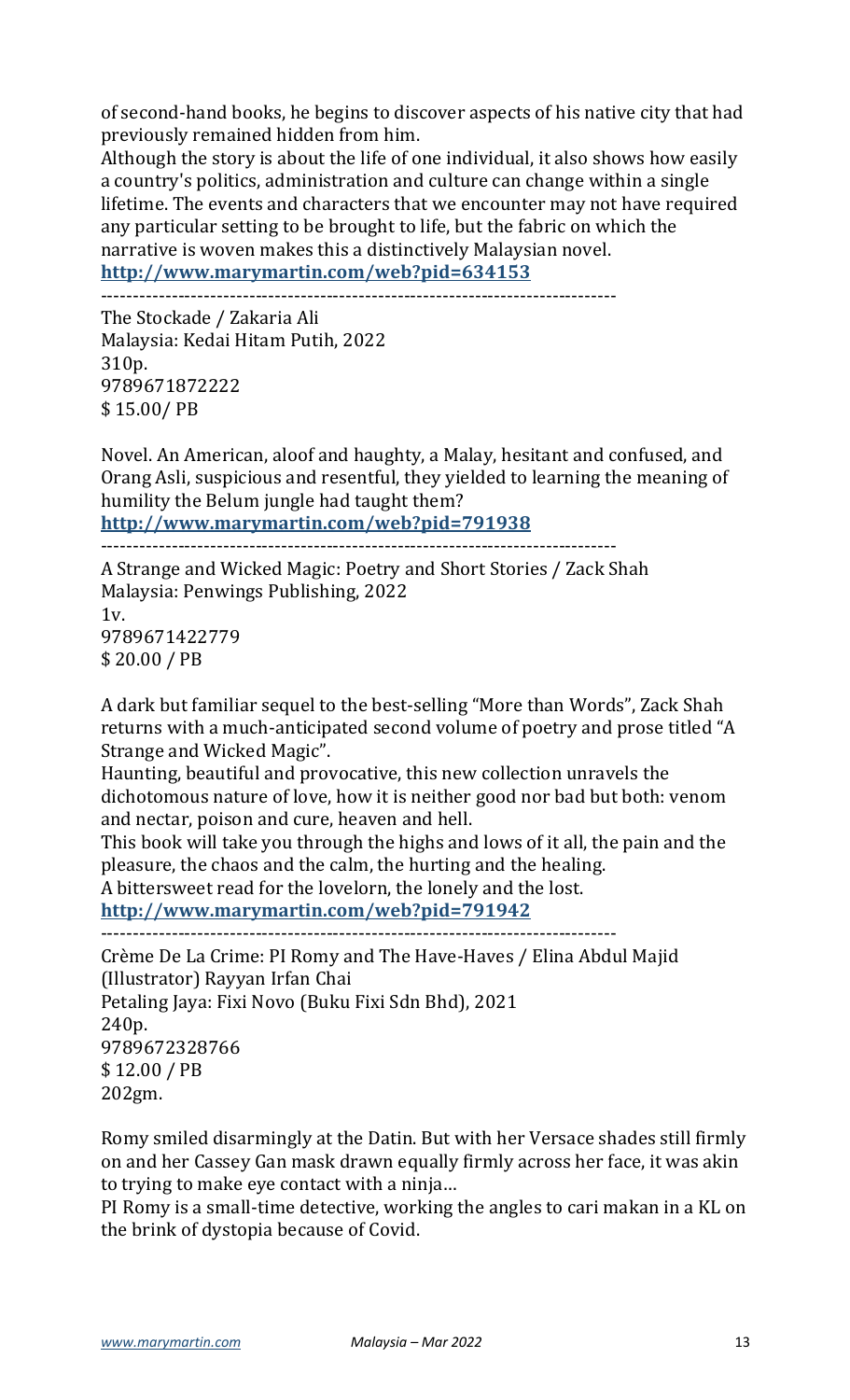Plagued by the demons of his own past, he stolidly bumbles along through life in his socially awkward way, beguiled yet bemused by the antics of his atas clients, whom he describes to himself as 'double confirm weird laidat.' Distinctively Malaysian in essence and locale, the PI Romy detective stories are a nostalgic and irreverent glimpse into the cultural melting pot of 20th century Malaysia in a 21st century setting. **http://www.marymartin.com/web?pid=799768**

--------------------------------------------------------------------------------

#### **Official Publications**

Akaun Negara Perangkaan Stok Modal 2020 = National Accounts Capital Stocks Statistics 2020 Putrajaya: Department of Statistics, Malaysia, 2021 1v. English & Malay Languages ISSN: 2289-1056; 9772289105004  $$30.00 / PB$ 366gm. **http://www.marymartin.com/web?pid=788813** ----------------------------------------------------------------------------------- Kompendium Perangkaan Alam Sekitar Malaysia 2021 = Compendium of Environment Statistics Malaysia 2021 Putrajaya: Department of Statistics, Malaysia, 2021 1v. English & Malay Languages ISSN: 1511-3396; 9771511339002 \$ 50.00 / PB 962gm. **http://www.marymartin.com/web?pid=788823** ----------------------------------------------------------------------------------- Buku Tahunan Perangkaan Malaysia 2020 = Statistics Yearbook Malaysia 2020 Putrajaya: Department of Statistics, Malaysia, 2021  $1v<sub>l</sub>$ English & Malay Languages ISSN: 0127-2624; 9770127262001 \$120.00 / PB 812gm. **http://www.marymartin.com/web?pid=775922** ----------------------------------------------------------------------------------- Buku Tahunan Perangkaan Sarawak 2020 = Sarawak Statistics Yearbook 2020 Kuching, Sarawak: Department of Statistics Malaysia, Sarawak, 2021 1v. English & Malay Languages ISSN: 0128-7613; 9770128761008 \$ 90.00 / PB 844gm. **http://www.marymartin.com/web?pid=788816** ----------------------------------------------------------------------------------- Buku Tahunan Perangkaan Sabah 2020 = Sabah Statistics Yearbook 2020 / Dato' Sri Dr. Mohd Uzir Mahidin

Kota Kinabalu, Sabah: Department of Statistics Malaysia, Sabah, 2021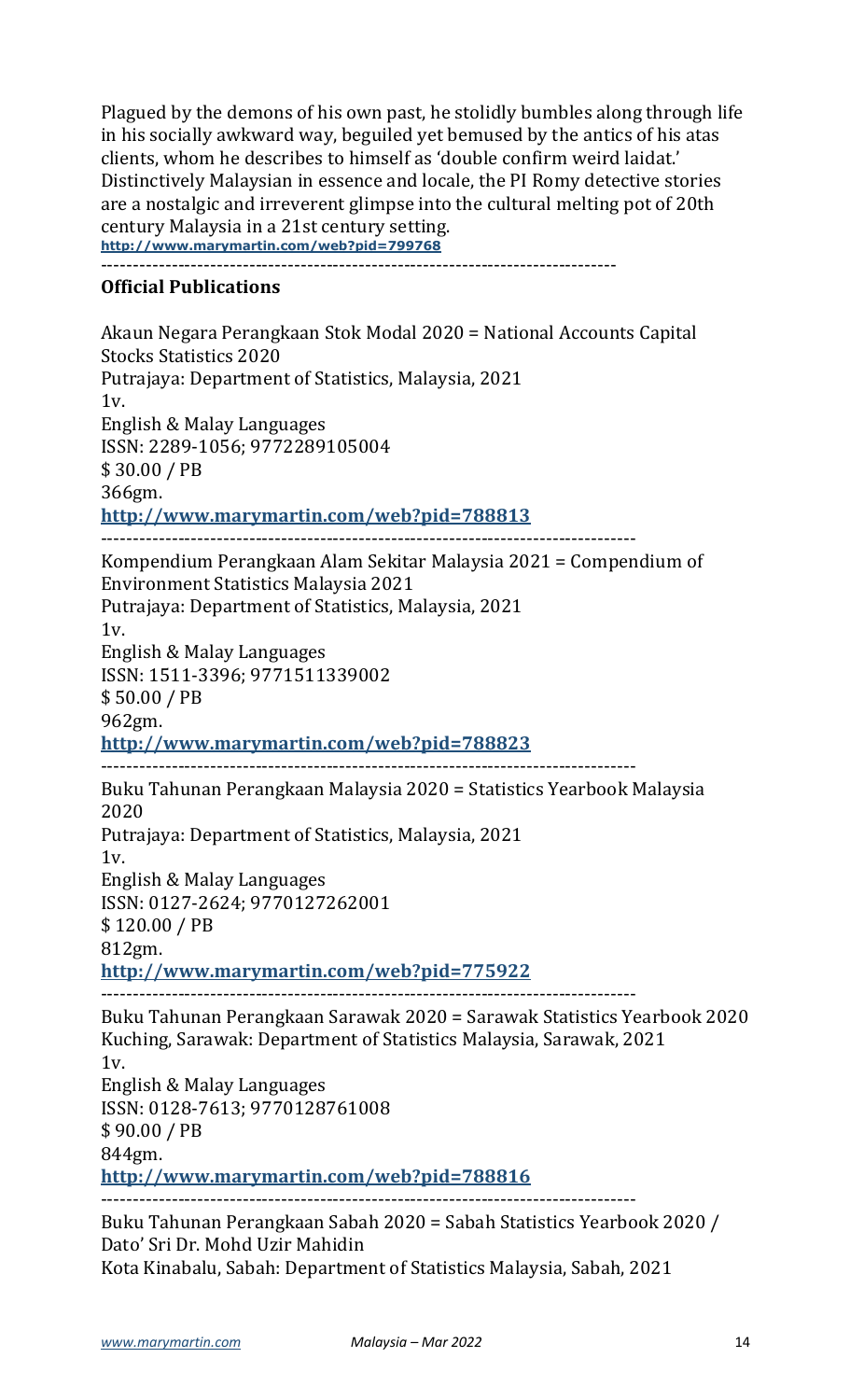1v. English & Malay Languages ISSN: 0128-0341; 9770128034003 \$100.00 / PB 764gm . **http://www.marymartin.com/web?pid=788817** ----------------------------------------------------------------------------------- Akaun Satelit Pelancongan 2020 = Tourism Satellite Account 2020 [Malaysia] Putrajaya: Department of Statistics Malaysia, 2021 1v. English & Malay Languages ISSN: 2232-0237; 9772232023003 \$ 25.00 / PB 280gm. **http://www.marymartin.com/web?pid=791286** ----------------------------------------------------------------------------------- Budget Speech 2022 [Malaysia] Putrajaya: Ministry of Finance, 2021 1v. ISSN: 2637-0190; 9772637019007 USD 25.00 / PB 220gm. **http://www.marymartin.com/web?pid=791287** ----------------------------------------------------------------------------------- Perangkaan Pendidikan Malaysia 2021 = Malaysia Educational Statistics 2021 Putrajaya: Educational Planning and Research Division, Ministry of Education Malaysia, 2021 1v. English & Malay Languages ISSN: 0128-6757 \$ 70.00/ PB 738gm. **http://www.marymartin.com/web?pid=791281** ----------------------------------------------------------------------------------- Buku Maklumat Perangkaan Malaysia 2021 = Malaysia Statistical Handbook 2021 Putrajaya: Department of Statistics Malaysia, 2021 1v. English & Malay Languages ISSN: 0127-4643 USD 30.00 / PB 406gm. **http://www.marymartin.com/web?pid=743183** ----------------------------------------------------------------------------------- Malaysia 2021: Statistik Ekonomi Tahunan : Keseluruhan Sektor = Annual Economic Statistics : All Sectors Putrajaya: Department of Statistics Malaysia, 2021  $1v$ ISSN 2682-8308; 9772682830008 English & Malay Languages  $$40.00 / PB$ 260gm.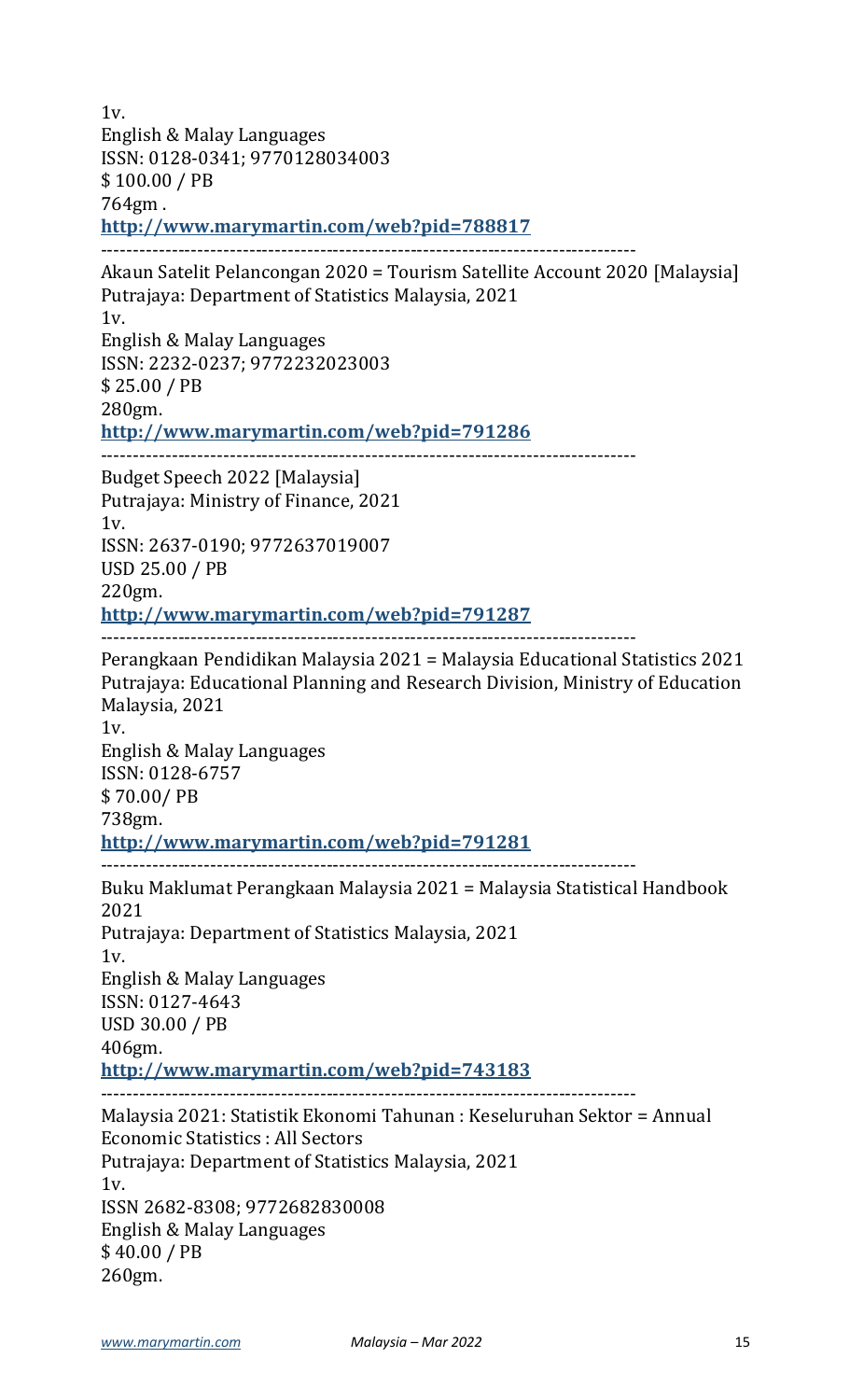### **http://www.marymartin.com/web?pid=791463**

----------------------------------------------------------------------------------- Economic Outlook 2022 Putrajaya: Fiscal and Economics Division, Ministry of Finance, 2021  $1v$ ISSN: 2637-0239; 9772637023004 \$ 70.00 / PB 518gm. **http://www.marymartin.com/web?pid=791283** --------------------------------------------------------------------------------------

MITI Report 2020 / Ministry of International Trade and Industry Malaysia Kuala Lumpur: Strategic Planning Division, Ministry of International Trade and Industry Malaysia, 2021  $1v.$ ISSN: 0128-7524

\$ 60.00 / PB 424gm. **http://www.marymartin.com/web?pid=791285** --------------------------------------------------------------------------------------

## **Politics**

Nation-Building in a Plural Society: Towards Bangsa Malaysia / Norrizan Abd Majid & Sity Daud

Bangi, Selangor: Penerbit Universiti Kebangsaan Malaysia (UKMPress), 2021 230p.

Includes Index

9789674127756

- 1. Ethnicity Malaysia.
- 2. Malaysia Race relations.
- 3. Malaysia Ethnic relations.
- 4. Malaysia Politics and government.

\$ 15.00 / PB

348gm.

**http://www.marymartin.com/web?pid=784365** -------------------------------------------------------------------------------------

Malaysia: Who's Who in the Civil Service: The Steel Backbone of the Government - Crème De La Crème: Chief Secretaries to the Malaysian Government / Kasuya Management Sdn. Bhd.

Kuala Lumpur: Kasuya Management Sdn. Bhd., 2022 1400p. 9789839624151 \$ 600.00/ HB

This compilation of Malaysia: Who's Who in the Civil Service provides concise, accurate biographies of about 7000 Malaysian top Civil Servants (including retired ones).

As in all Malaysia Who's Who biographical volumes, only select individuals are chosen on the basis of current reference value and factors like position, noteworthy accomplishments and prominence in the field are all taken into account.

**http://www.marymartin.com/web?pid=791862**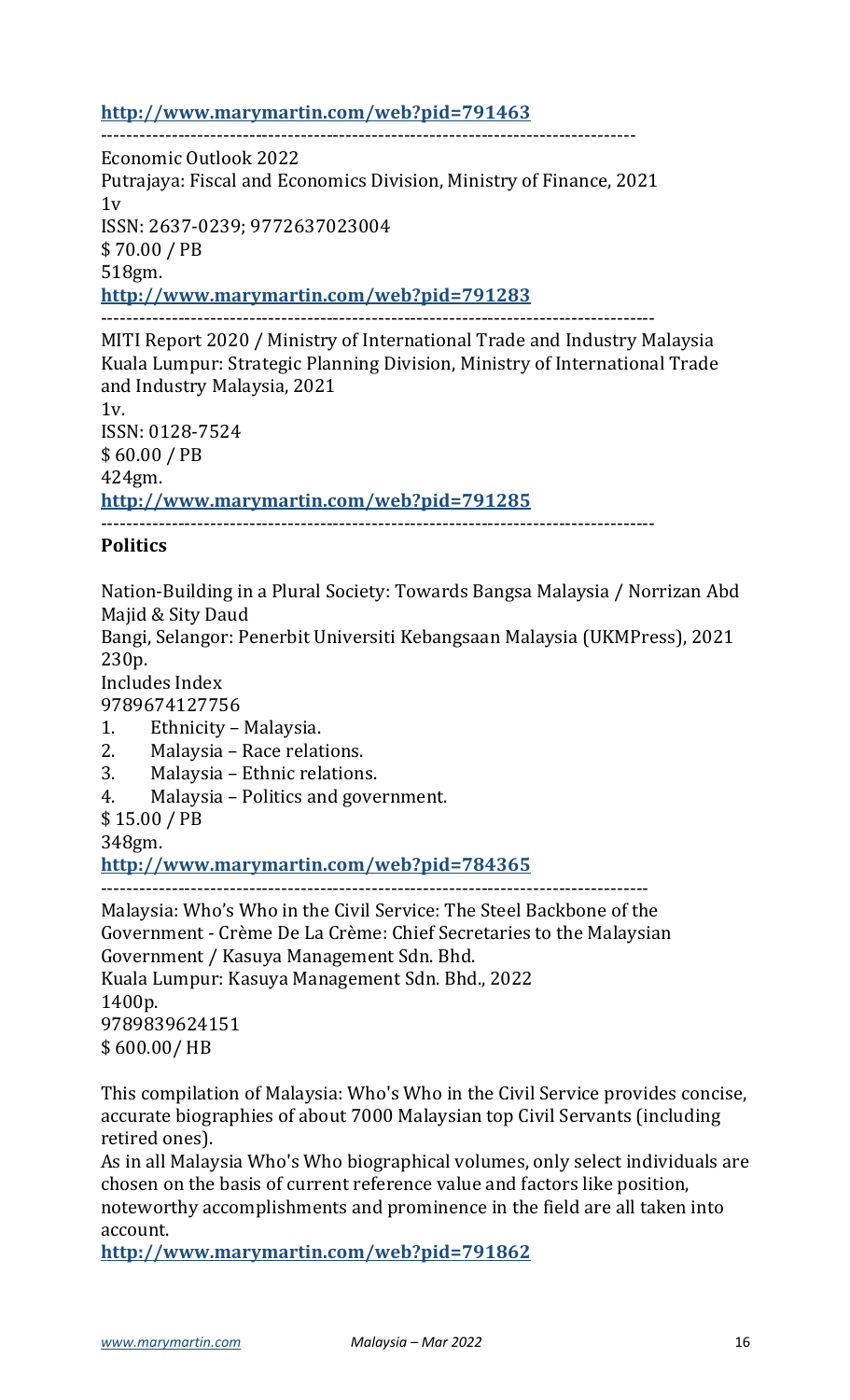--------------------------------------------------------------------------------------

Corruption and Hypocrisy in Malay Muslim Politics: The Urgency of Moral-Ethical Transformation/ Mohamad Kamal Hassan Malaysia: Emir Research, 2021 304p. 9789672631606 \$ 35.00 / PB 500gm.

In the aftermath of the Covid-19 pandemic, Malaysia is witnessing deplorable moral decay in the arena of politics and governance of the nation, which are unprecedented and brought about disastrous setbacks when the nation is at its weakest—at the point of survival for many. Therefore, this sorely needed book presents reasoned principles and practical guidelines which ought to be studied and implemented by Muslim leaders of all kinds, policymakers, business and industry players and simply concerned citizens to perform a major reset to our socio- political eco-system and within the next two to five years at the earliest bring our community back to a balanced harmony, wellbeing and resilience in preparation for even more challenging future global scenarios.

**http://www.marymartin.com/web?pid=791941**

--------------------------------------------------------------------------------------

The Plight Of The Muslim Uyghurs: Is There A Future?/ Mejar (B) Mohammad Qayyum bin A. Badaruddin Kajang, Selangor: Casamas Resources Sdn. Bhd., 2022 154p. 9789672446392 \$ 10.50 / PB **http://www.marymartin.com/web?pid=790033** --------------------------------------------------------------------------------------

## **Religion-Islam**

The Malay Middle Class: Culture and Syariah in the Consumption of Foods / Kartini Aboo@Khalid

Bangi, Selangor: Institut Kajian Etnik, Universiti Kebangsaan Malaysia, 2021 56p.

Siri Kertas Kajian Etnik UKM Bil. 66, Ogos 2021 (UKM Ethnic Studies Paper Series No. 66, August 2021)

9789670741680

- 1. Halal food industry.
- 2. Halal food.
- 3. Food consumption.
- 4. Food Religious aspects Islam.

\$ 8.00/ PB

88gm.

**http://www.marymartin.com/web?pid=791315**

---------------------------------------------------------------------------------------- The Issue of Sharia Compliance in Multi-Level Marketing: Halal vs Haram / Andi Muhamad Sg. Buloh, Selangor: Santi Ilmu Publication, 2021 64p.

9789672823216